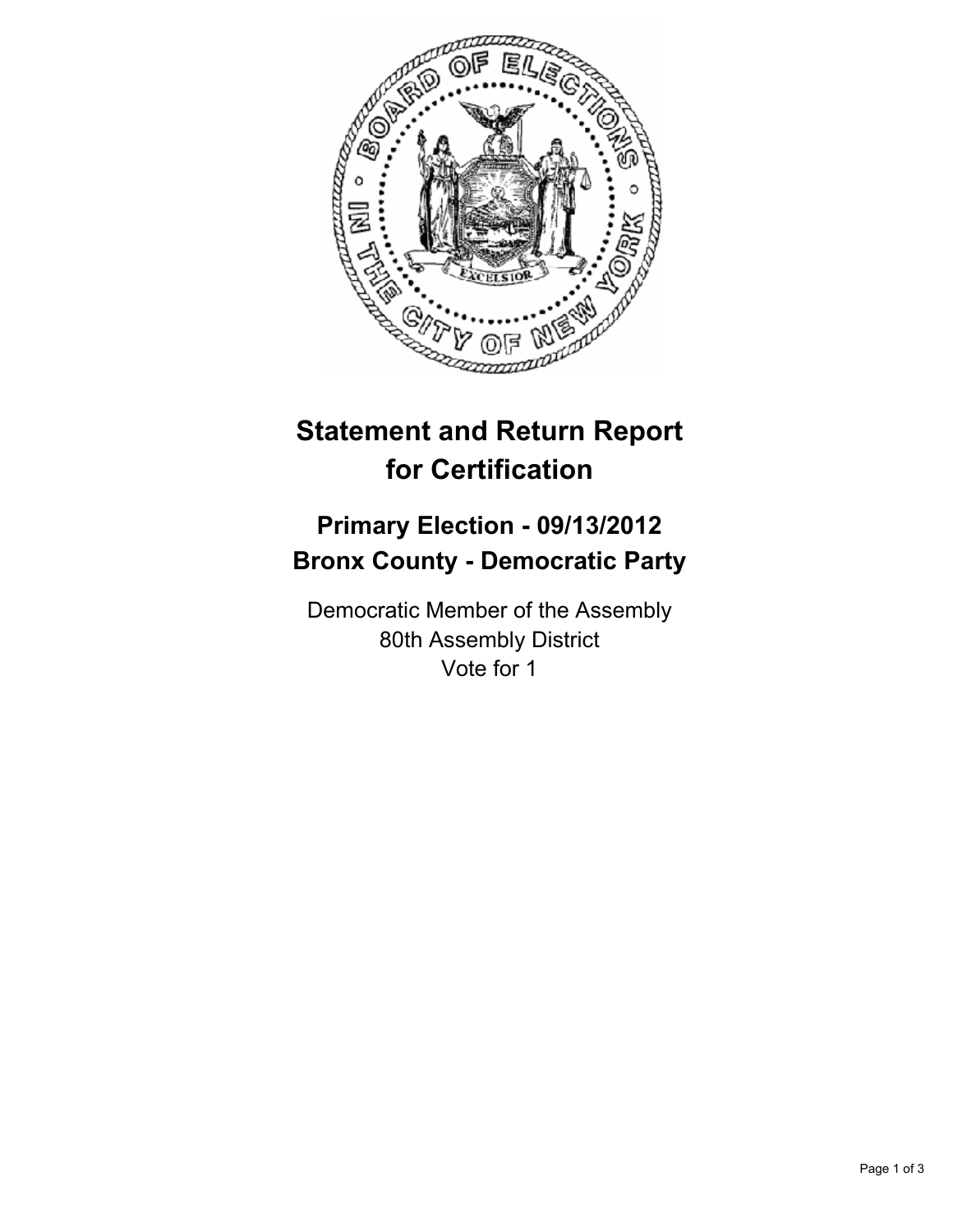

## **Assembly District 80**

| <b>PUBLIC COUNTER</b>                                    | 4,735 |
|----------------------------------------------------------|-------|
| <b>EMERGENCY</b>                                         | 1     |
| ABSENTEE/MILITARY                                        | 241   |
| <b>FEDERAL</b>                                           | 0     |
| <b>SPECIAL PRESIDENTIAL</b>                              | 0     |
| <b>AFFIDAVIT</b>                                         | 140   |
| <b>Total Ballots</b>                                     | 5,117 |
| Less - Inapplicable Federal/Special Presidential Ballots | 0     |
| <b>Total Applicable Ballots</b>                          | 5,117 |
| ADAM R. BERMUDEZ                                         | 265   |
| <b>MARK GJONAJ</b>                                       | 2,559 |
| <b>IRENE ESTRADA RUKAJ</b>                               | 157   |
| <b>NAOMI RIVERA</b>                                      | 2,033 |
| CRESIAS ACEVEDO (WRITE-IN)                               | 1     |
| LUIS SEPULVEDA (WRITE-IN)                                | 1     |
| MATTHEW CRUZ (WRITE-IN)                                  | 1     |
| MAYEL R TAVAREZ (WRITE-IN)                               | 1     |
| RICARDO MARTINEZ (WRITE-IN)                              | 1     |
| RICKY MARTINEZ (WRITE-IN)                                | 1     |
| UNATTRIBUTABLE WRITE-IN (WRITE-IN)                       | 5     |
| <b>Total Votes</b>                                       | 5,025 |
| Unrecorded                                               | 92    |